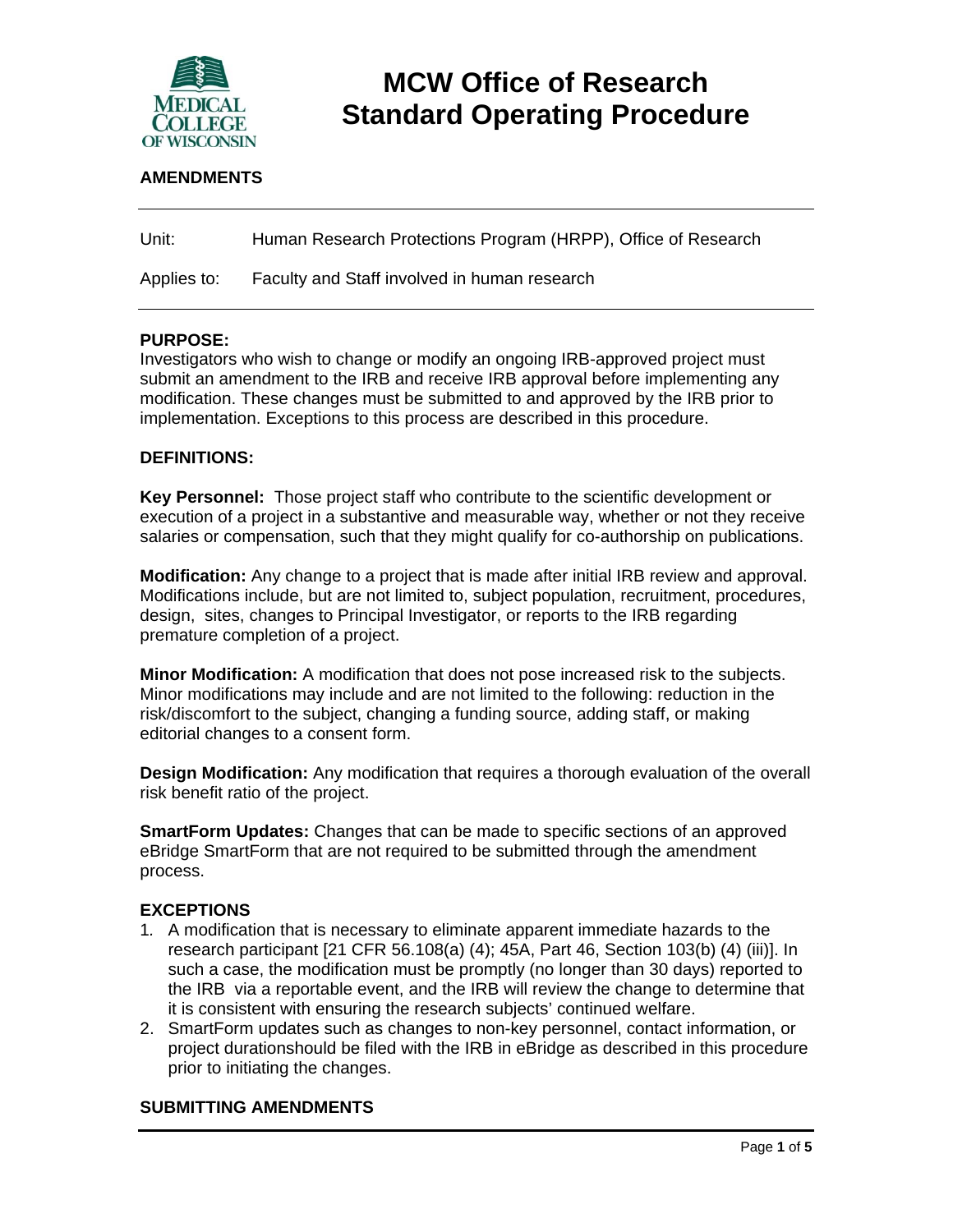- 1. Amendments must be reviewed and approved prior to incorporating the proposed change(s) into the project. When an Investigator receives an amendment or a request for change to the approved project, they must submit the amendment promptly to secure final IRB approval within 90 days from notification of the change. In addition, Investigators and project teams should work to respond quickly to any requested modifications to meet this expectation. This timeframe ensures the changes can be implemented in a timely process to protect the rights, safety, and welfare of their subjects and that the continued conduct of the project is carried out in accordance with the protocol.
- 2. Examples of changes that need review by the IRB include but are not limited to:
	- a. Change in PI
		- i. This change requires the new PI to complete and sign the *Agreement of Investigator Responsibilities form* and upload this document into the Project Workspace.
	- b. Increase or decrease of enrollment numbers
	- c. Change in recruitment methods
	- d. Change in the consent form
	- e. Change to an Investigator Brochure or device information
	- f. Change in procedures
	- g. Adding or dropping an arm of the project
	- h. Change to questionnaires, surveys, interview scripts
	- i. Change in funding
	- j. Change in the title of the project
	- k. Addition of new project sites or locations which will be under the direction of the Principal Investigator. For more information see *IRB SOP: Reliance Agreements for Multi-Site Projects.*
- 3. Investigators must describe the changes proposed to the approved project in the eBridge AME SmartForm. The Investigator should include in the description where the changes are cited in the eBridge PRO SmartForm, any change to the consent form (if applicable), or revisions to other project-related documents including but not limited to protocol summaries, data collection forms, surveys, or questionnaires. In addition, Investigators must provide the rationale for the changes to the project.

# **Other Federal Agencies Requirements:**

- 1. For projects that receive funding from a federal agency ormay be subject to additional federal agencyspecific requirements,the following must be applied and considered during the review process:
	- a. **Department of Defense:** All substantive amendments to approved research must undergo scientific review prior to IRB review.
		- i. The USAMRMC HRPO defines a substantive modification as a change in Principal Investigator, change or addition of an institution, elimination or alteration of the consent process, change to the project population that has regulatory implications (e.g., adding children, adding active duty population, etc.), significant change in project design (i.e., would prompt additional scientific review), or a change that could potentially increase risks to subjects.
		- ii. Documentation of this scientific review must be included with the amendment documents or indication from the funding agency if this was not required.

#### **Reviews Prior to IRB Review**: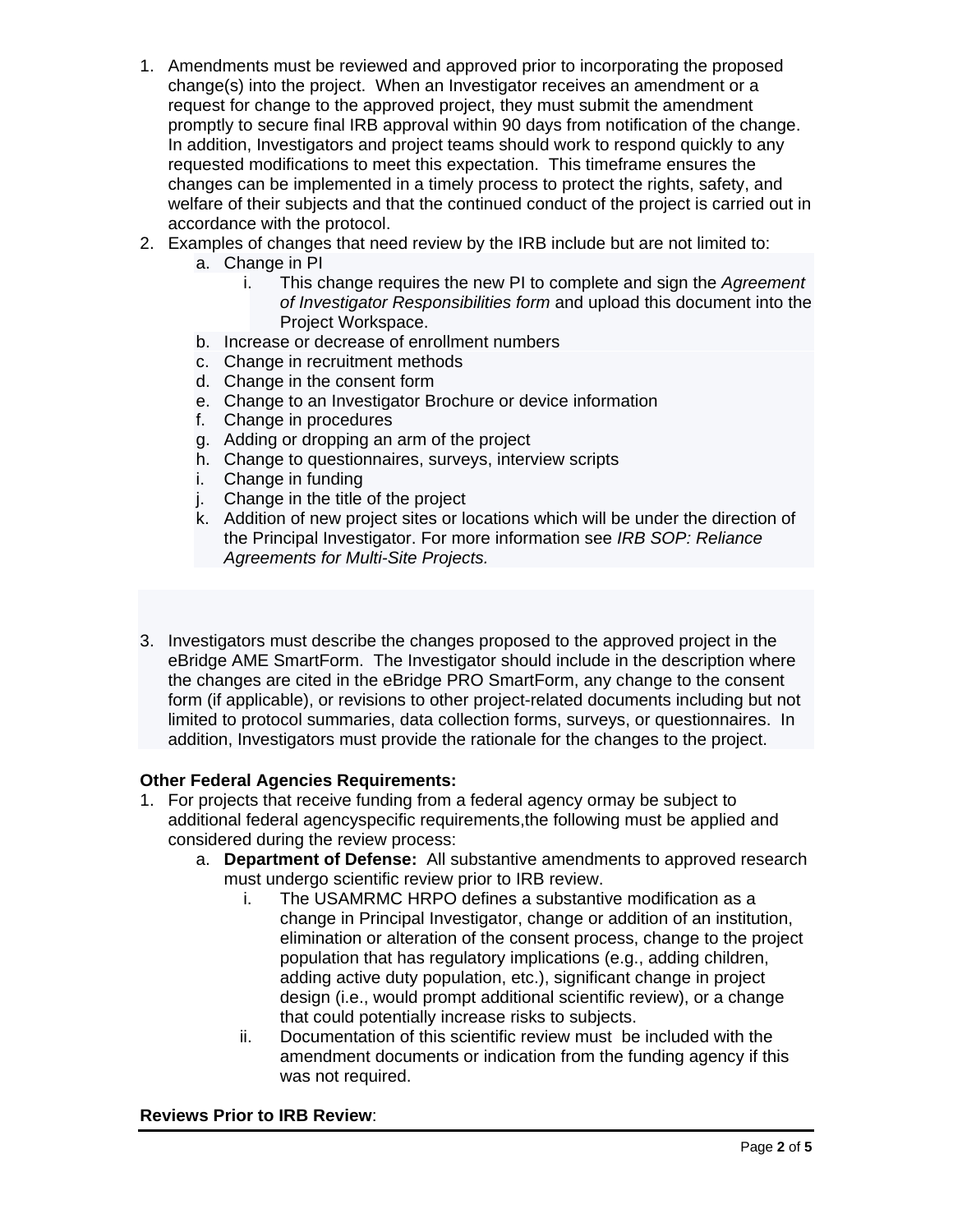Some amendments may require review by various administrative or ancillary committees prior to being reviewed by the IRB. Investigators should be aware of these processes when planning to submit an amendment to the IRB. The following are examples of ancillary committee which may need to review an amendment prior to IRB review:

- 1. Clinical and Translational Science Institute (CTSI/TRU)
- 2. Safety Committee (examples: Radiation Safety)
- 3. Emergency Medicine Resource Review Committee

#### **IRB Review**

- 1. When an amendment is received via eBridge by the IRB, the HRPP office will review the amendment and attached documents for completeness and determine the type of IRB review the project activities qualify for based upon the risks and proposed changes involved. The IRB reviews amendments under the following categories:
	- a. Expedited Review
	- b. Convened Committee Review
- 2. The IRB will notify investigators of its decision to approve or disapprove the proposed changes to the project as well as any modifications required to secure IRB approval. If the IRB decides to disapprove a modification, it will include in its written notification a statement of the reasons for its decision.
- 3. If the amendment meets criteria for convened committee review, the PI and project staff are notified of the disposition of the amendment within 5 business days following an IRB Committee meeting.
- 4. If the amendment meets criteria for expedited review, the PI and project staff are notified of the disposition of the amendment within one month from the date of submission.
- 5. By accessing the project in eBridge, the PI and project personnel will be able to see which Committee will review the modification, the name and contact information for the IRB Coordinator II (C2) responsible for the Committee, and the meeting date at which the protocol will be reviewed, if applicable. The IRB C2 should be contacted for questions related to the amendment.

# **SMARTFORM UPDATES TO PROJECTS**

1. SmartForm updates encompass changes that may be made to the eBridge SmartForm without IRB review or changes which must be reviewed and acknowledge by IRB Staff prior to incorporating the change into the project.

# **a. Changes which do not require review:**

- i. Changes to phone/pager for after-hours contact
- ii. Changes to Individuals who can edit the SmartForm
- iii. Changes to Individuals who will receive emails from eBridge

# **b. Changes which require IRB Staff review:**

- i. Changes to Coordinator
- ii. Changes to non-key personnel
- iii. Changes to the estimated duration of project

These activities are only available when the Project is in the "Approved" state and when there are no amendments currently open with a project.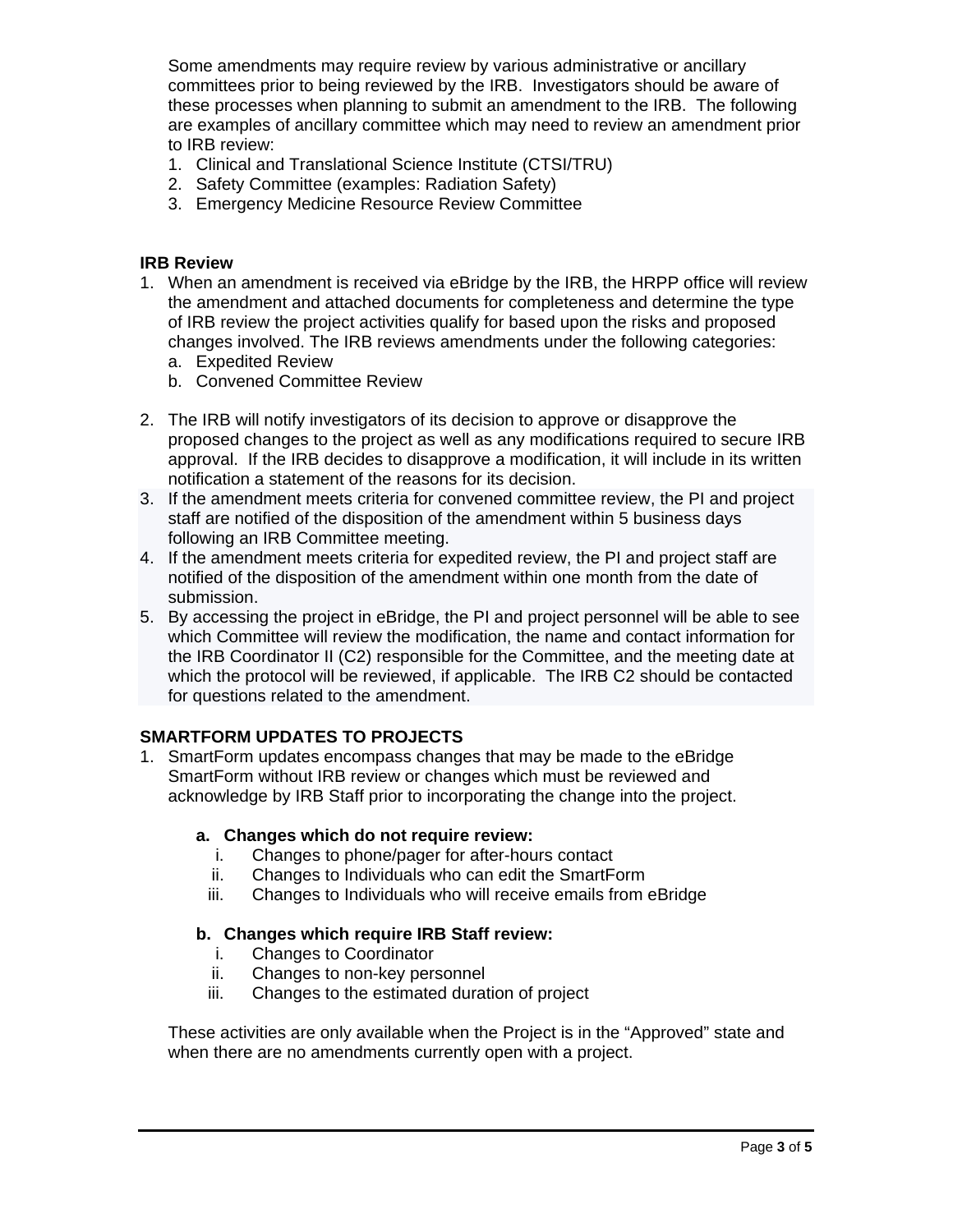2. When an Investigator receives a request for an administrative change to an approved project that falls within the scope of the following activities, the change may be submitted via eBridge using the "Update My Project" function.

# **Making SmartForm Updates Without IRB Review**

1. This activity may be used to make the following changes in the eBridge SmartForm:

- a. Phone/Pager for after-hours contact
- b. Individuals who can edit the SmartForm
- c. Individuals who will receive emails

2. The Investigator or Coordinator will click on the "Update My Project" button to make any of the changes listed above.

3. After making the changes, the Investigator or Coordinator must click "OK." The updates will immediately be reflected in the eBridge SmartForm.

#### **Requesting SmartForm Updates for IRB Staff Review**

- 1. This activity may be used to make the following changes in the eBridge SmartForm:
	- a. Coordinator
	- b. Other non-key personnel
	- c. Estimated duration of project *No more than two extensions of project end date may be submitted using this activity throughout the life of the project. Further changes to project end date must be made using the Amendment procedure.*
- 2. The Investigator or Coordinator will click on the "Update My Project" button to make any of the changes listed above.
- 3. After making the changes, the Investigator or Coordinator must click "OK" to forward the Request to IRB staff for review.
- 4. IRB staff will determine if the requested change(s) are within the defined scope of this activity.
- 5. If the request is found to be acceptable by IRB staff, the Investigator and project staff will be notified of the determination via eBridge.
- 6. If the request is found to not be acceptable by IRB staff, the Investigator and project staff will be notified of the determination and reason for the determination via eBridge.

# **REFERENCES:**

21 CFR 56.108(a) (4); 45A, Part 46, Section 103(b) (4) (iii)